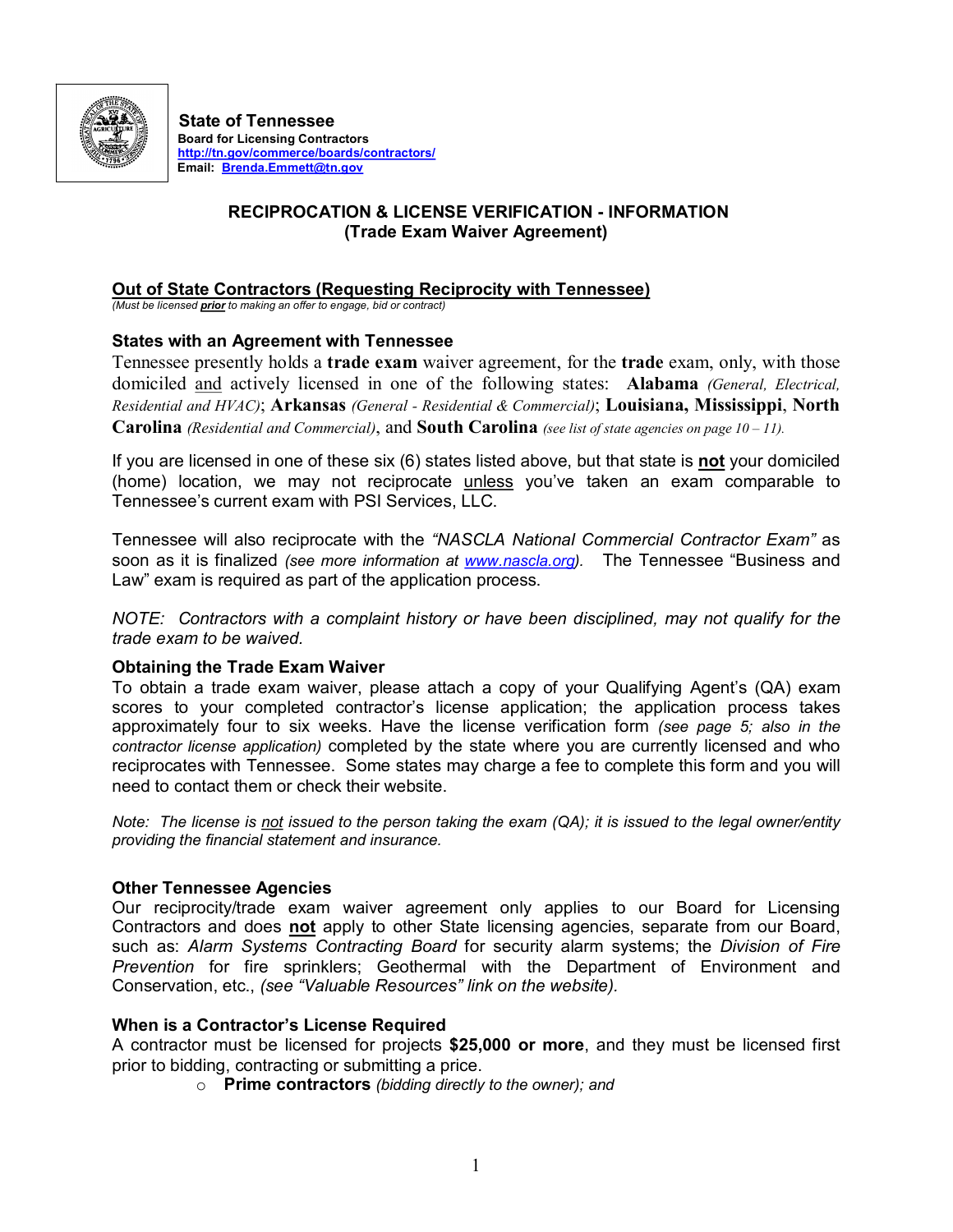o **Subcontractors** *(bidding directly to a licensed contractor)* performing **Electrical, Mechanical, Plumbing, HVAC and Geothermal** are required to be licensed as a **Contractor** for projects **\$25,000** or more.

Other **subcontractors**, bidding to a properly licensed prime contractor *(not to the owner)*, are not required to be licensed as a Contractor to perform work, regardless of the contract amount, for projects such as: roofing, masonry, landscaping, carpentry, flooring, etc., *(see list of license classifications with building subcategories on page 6 8*).

*For example, a landscape contractor, who bids directly to a licensed commercial contractor, would be exempt from having a license as a subcontractor. For a landscape contractor bidding directly to the owner, for a project \$25,000 or more, they would need a contractor's license since they are a prime, and would need to have a BC29 (Landscaping) classification. Landscaping is listed as one of the 33 building subcategories (see page 6), and a trade exam is not required. Therefore, reciprocation would not be a benefit because a trade exam is not needed to obtain the license; only the Business & Law.*

A complete definition of contracting is available in the license law on our website, T.C.A. § 62-6-102. Basically, it is where one accepts a price to assume charge, direct, supervise, schedule construction, alteration, repair, improvement, movement, demolition, putting up, tearing down, or furnishing labor to install material or equipment for any building, highway, road, railroad, sewer, grading, excavation, pipeline, public utility structure, project development, housing, housing development, improvement, or any other construction undertaking for which the total cost of the same is twenty-five thousand dollars (\$25,000) or more.

# **License Process**

In order to obtain a contractor's license, it is a four to six week process; the completed application must be approved by the Board at their regular scheduled meetings. If there are complaints, bankruptcies, convictions, lack of experience, or if the exam was taken by an employee with no ownership and employed with them less than 6 months, then the Board may require a personal interview at the Board meeting. The application process requires exam scores (trade, if applicable; see license classification list on page  $6 - 8$ ) and a Business & Law score; financial statement prepared by a CPA; proof of insurance; and the fee is \$250.00, renewable within two years. Complete instructions are in the application which may be downloaded from our website.

# **Tennessee Business & Law Exam**

Contractors requesting reciprocity/waiver of the trade exam must complete the entire license application process and take the Business & Law exam. The application may be downloaded from the "Forms and Applications" section on the website at:

<http://tennessee.gov/commerce/boards/contractors/> The Tennessee "Business & Law" exam is required by all applicants obtaining a license. It may be taken at a PSI site (located throughout the United States) closest to you, by completing the special accommodations request when registering for the exam. This exam is open book and based upon the *"Contractors Guide to Business, Law and Project Management"* reference manual published by NASCLA ( http://store.nascla.org/cgi-bin/nascla.cgi/TN.html.).

This exam is offered by PSI who may be contacted at: (800) 733-9267 or online at [http://candidate.psiexams.com/index.](http://candidate.psiexams.com/index) Check with PSI for their exam site locations in other states.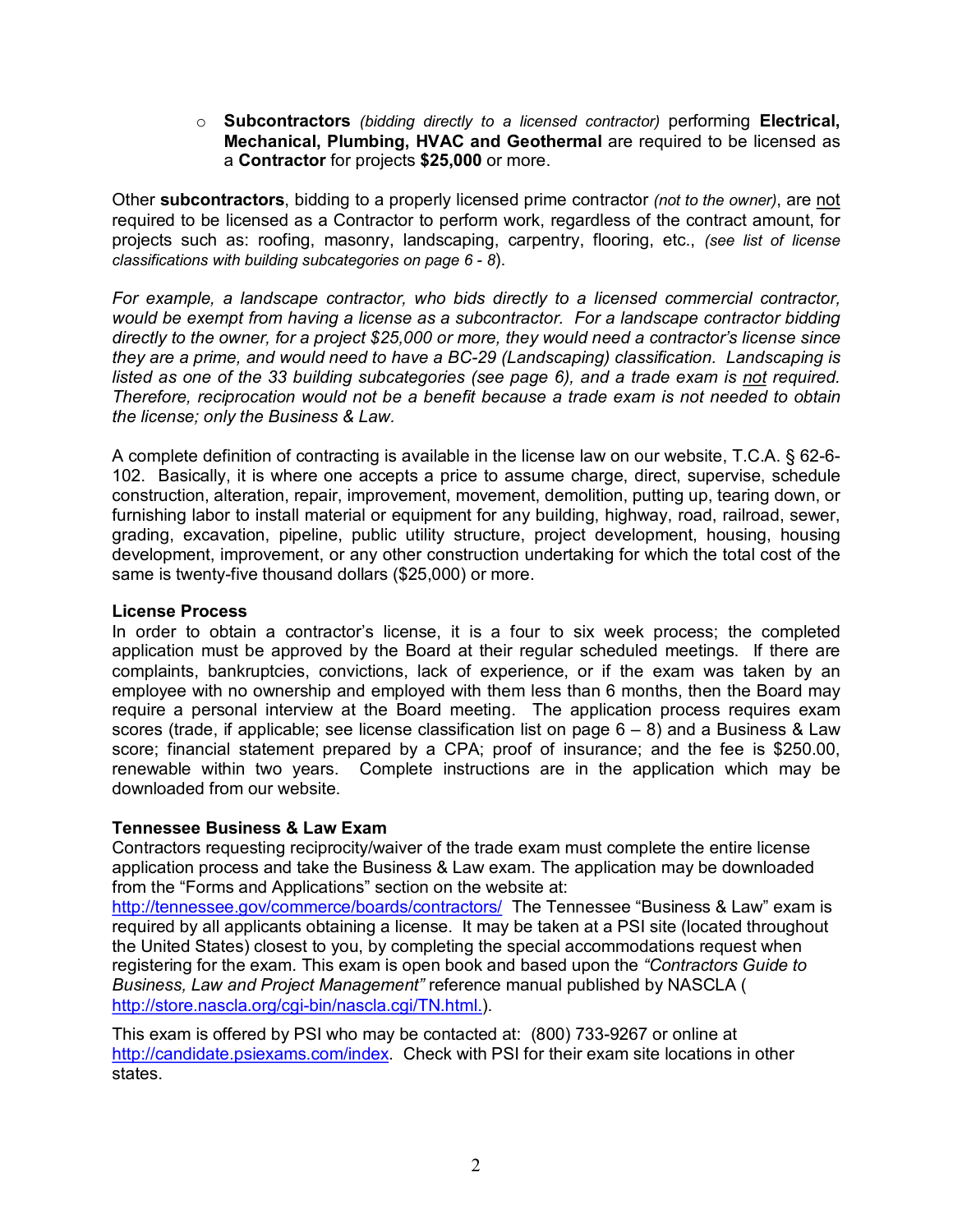# **Qualifying Agent (Exam Taker)**

The person who took the exams on behalf of the entity is considered a **Qualifying Agent (QA)**. They may be the owner, partner or officer of the entity obtaining the license, or an individual who is a full time employee, may be designated by the entity with a Power of Attorney (POA). The QA cannot be listed on more than one Tennessee license, unless they are a majority owner. The person who took the trade exam does not have to be the same person who takes the "Business & Law" exam. The QA should review the *"Candidate Information Bulletin (CIB)"* examination guide for dates, locations, registration and study outlines. The "**pdf"** version of the exam CIB from our website is at: <http://tn.gov/commerce/boards/contractors/>

OR-

Directly to PSI's site at: <http://candidate.psiexams.com/index.jsp>

# **GENERAL INFORMATION**

# **BIDDING**

Contractors must bid, contract and permit in the name as licensed or it is considered unlicensed activity and subject to disciplinary action by the Board. License ID number, classification, and expiration date, is required to be on the outside of a bid envelope. The electrical, plumbing, mechanical and HVAC licensing information of subcontractors, where their bid is in excess of \$25,000, must also appear on the outside of the bid envelope. In addition, geothermal contractors must list their TDEC (Tennessee Department of Environment and Conservation) license information *(see new legislation for July 1, 2008 on the website)*.

# **BID PREFERENCE LAW**

For those contracting in other states bordering Tennessee, our state requires the same of nonresident contractors as they do of resident contractors. This statute is found in T.C.A. 12-4-801 and states in part, should the bidder on a public construction project in this state be a resident of another state, contiguous to Tennessee, a like reciprocal preference is allowed. In short, if a nonresident's home state gives a preference to their residents, and adds a percentage to a nonresident's bid to increase the total bid amount, we would apply the same criteria to their bid on our state's work.

## **NON-RECIPROCAL STATES**

Effective July 1, 2008, pursuant  $TCA \S 62-6-111(B)$ , anyone desiring to be licensed as a contractor with this state, but does not reside in a state that does not practice reciprocity with licensees of the Tennessee Board for Licensing Contractors, must sign an affidavit stating they are not currently performing any construction work and has not offered to engage in any construction work in the amount of \$2,500.00.

## **APPLICATION REVIEW AND DEADLINE DATES**

The application is due on the 20<sup>th</sup> of the month before the Board meets. The application must be received in the office by the deadline date; not postmarked. The Board meets during the months of January (Nashville); March (Nashville); May (Memphis); July (Nashville); September (Knoxville); and November (Nashville). *Meeting locations are tentative and subject to change*!

For example, for review at the January Board meeting, you must have your completed application in by December 20<sup>th</sup>. If the 20<sup>th</sup> is on a holiday or weekend, the next business day is considered the deadline.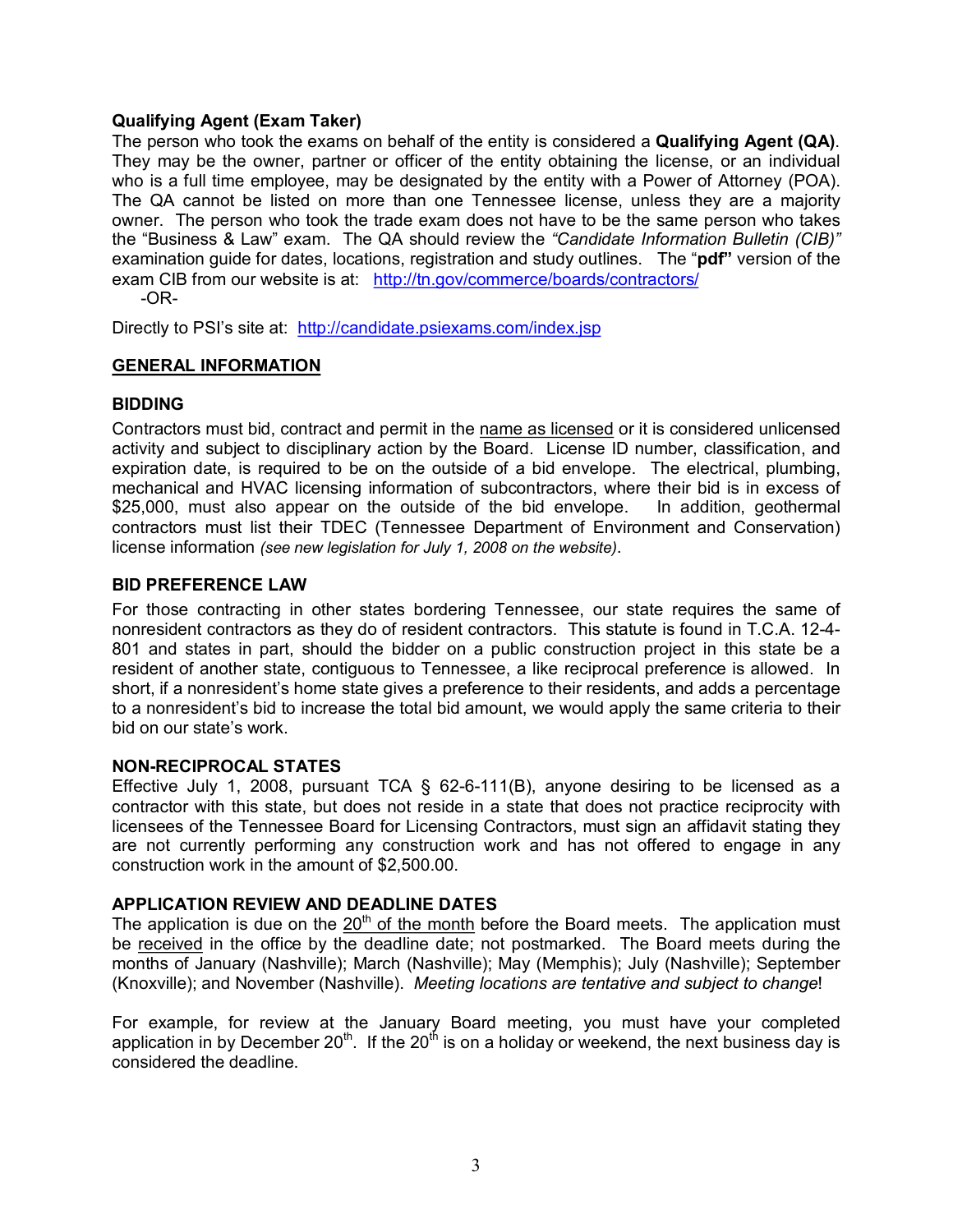If you have questions regarding applying for a license in Tennessee, you may contact Ms. Katherine Holliman at (615) 532-3983 or by email at: [Katherine.Holliman@state.tn.us](mailto:Katherine.Holliman@state.tn.us) or check the FAQ's on the web.

# **TENNESSEE LICENSED CONTRACTORS (Requesting Reciprocity)**

You may check with the National Association of State Contractors Licensing Agencies (NASCLA) as a resource for other states licensing requirements, at: <http://www.nascla.org/>

The following states have an agreement to accept Tennessee's trade exam with the Contractor's license, however, other states may accept for experience: **Alabama** *(\*General, Electrical, Residential and HVAC)*; **Arkansas** *(\*General Residential & Commercial)*; **Louisiana, Mississippi**, **North Carolina** *(\*Residential and Commercial)*, and **South Carolina.** However, if you have a complaint or discipline history, or have been licensed less than three (3) years, or license is not active, they may not accept the trade exam from our State. These states do not accept the Limited Licensed Electrician (LLE) or Limited Licensed Plumber (LLP) license to waive their trade exam.

If you need a **license verification** form completed by Tennessee in order to apply for another state's license, you may fax the State's form to: (615) 532-2868; or you mail to our office at:

> Contractor's Board 500 James Robertson Parkway Nashville, TN 37243-1150

Should you prefer to contact staff directly:

| Brenda Emmett (615) 532-3993 |                | Email: Brenda.Emmett@tn.gov    |
|------------------------------|----------------|--------------------------------|
| Linda Ford                   | (615) 253-2144 | Email: Linda.Ford@state.tn.gov |
| Fax                          | (615) 532-2868 |                                |

Tennessee does not charge a fee to complete verification and these may be completed within a week, unless the exam scores have been archived or imaged. Therefore, provide as much information available for us to pull the original scores; name, date of the exam; and license ID number assigned, please send with the verification.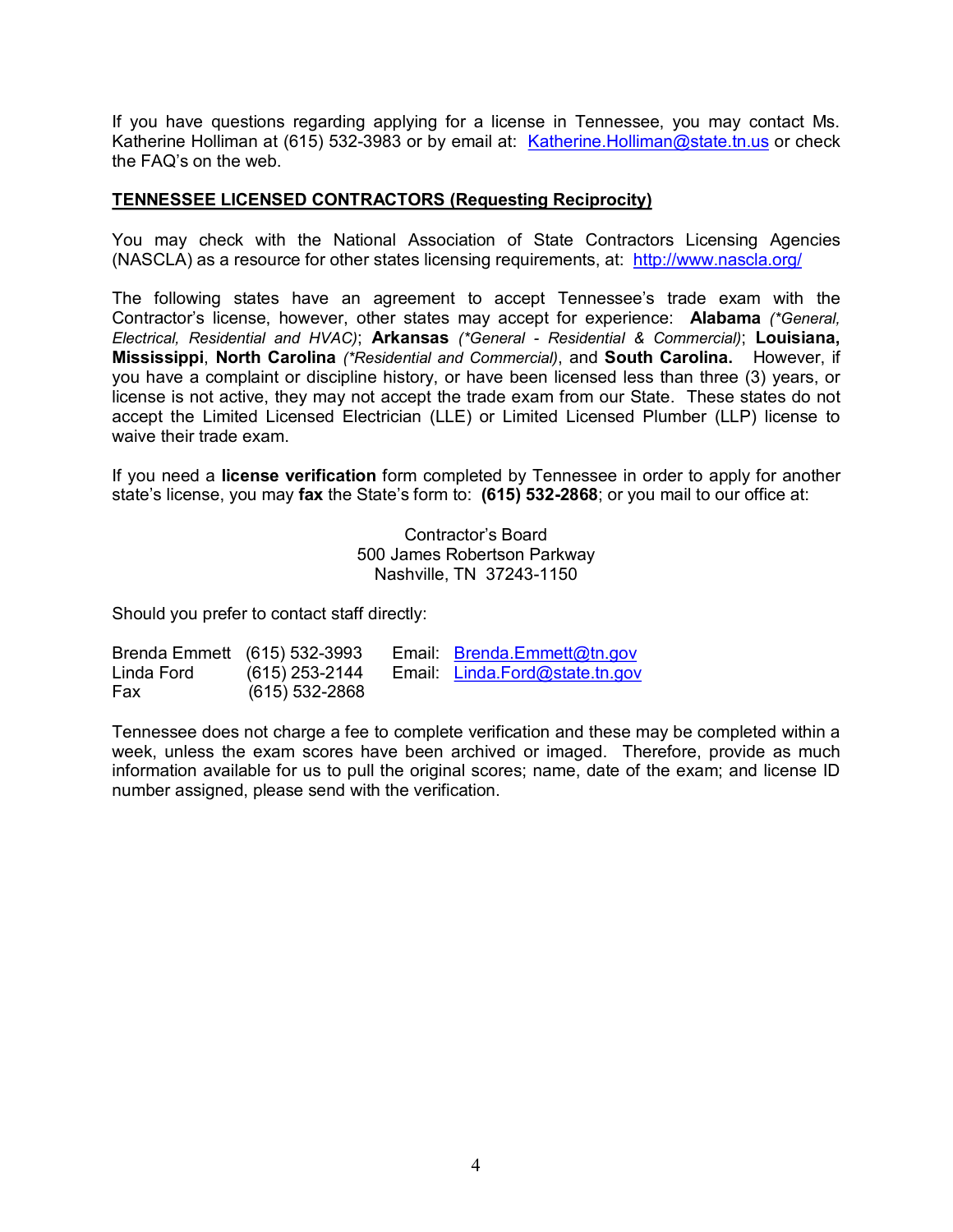#### **TENNESSEE RECIPROCITY INFORMATION** TENNESSEE BOARD FOR LICENSING CONTRACTORS Mailing Address: 500 JAMES ROBERTSON PARKWAY NASHVILLE, TENNESSEE 37243-1150 (800) 544-7693 or (615) 532-3993 or FAX - (615) 532-2868 [www.tn.gov/commerce/boards/contractors](http://www.tn.gov/commerce/boards/contractors) Email: [Brenda.Emmett@tn.gov](mailto:Brenda.Emmett@tn.gov)



### **ALL CONTRACTORS MUST HOLD A TENNESSEE LICENSE PRIOR TO OFFERING A PRICE, CONTRACTING OR BIDDING OR BE SUBJECT TO PENALTIES AND DENIAL OF LICENSE (See TCA 62-6-120).**

**The State of Tennessee has entered into a trade exam waiver agreement with licensing agencies in: Alabama –** *(General, Electrical, Residential, and HVAC)***; Arkansas** *(General Contracting)***; Louisiana; Mississippi, North Carolina** (Residential/Commercial) **and South Carolina. Reciprocation is with the TRADE exam, only. The reciprocating state must be the applicant's home/domiciled state or licensed in one of the six states and taken an exam comparable to Tennessee's current exam with PSI. In addition, the contractor must pass the Tennessee Business and Law exam; complete the entire license application with all financial requirements, workers compensation and liability insurance, and Board review. Please also attach copy of license and exam score, if available. Corporations or LLC must register with the Tennessee Secretary of State.**

## **LICENSE VERIFICATION**

| Licensee:                                                       |                                                       | License #:____________________ |                   |  |
|-----------------------------------------------------------------|-------------------------------------------------------|--------------------------------|-------------------|--|
|                                                                 | (Name as it appears on license)                       |                                |                   |  |
| <b>Address:</b><br><u> 1980 - Jan Barnett, fransk politik (</u> | City:____________                                     | State:                         | _Zip:____________ |  |
|                                                                 | Telephone: (_____)__________; Fax: (____)____________ |                                |                   |  |
|                                                                 |                                                       | Date:                          |                   |  |
| (Signature of Owner or Officer)                                 |                                                       |                                |                   |  |

ATTN: Reciprocating State - The above named applicant is applying for a contractor's license in the State of Tennessee. Please complete the bottom portion and return to the contractor for them to submit with their Tennessee license application.

## **RECIPROCATING STATE AGENCY COMPLETES PORTION BELOW**

| <b>Verifying State Completing Form:</b><br>Alabama Arkansas Louisiana Mississippi North Carolina South Carolina                                                                                                                      |                           |  |  |  |  |
|--------------------------------------------------------------------------------------------------------------------------------------------------------------------------------------------------------------------------------------|---------------------------|--|--|--|--|
|                                                                                                                                                                                                                                      |                           |  |  |  |  |
| Name of Qualifying Agent(s) (Person Tested): <b>Manual Accord Contract Control Control Control Control Control Control Control Control Control Control Control Control Control Control Control Control Control Control Control C</b> |                           |  |  |  |  |
| Licensed By:                                                                                                                                                                                                                         |                           |  |  |  |  |
| □ Waiver - <u>___________</u>                                                                                                                                                                                                        |                           |  |  |  |  |
|                                                                                                                                                                                                                                      |                           |  |  |  |  |
|                                                                                                                                                                                                                                      |                           |  |  |  |  |
| Signature: Signature:<br>(By State Agency)                                                                                                                                                                                           | Title: __________________ |  |  |  |  |

TCA 124801 **Bid Preference Law** A like reciprocal preference is allowed to the lowest responsible bidder to a contractor who is either a resident of this state or is a resident of another state.

Rev. 3/09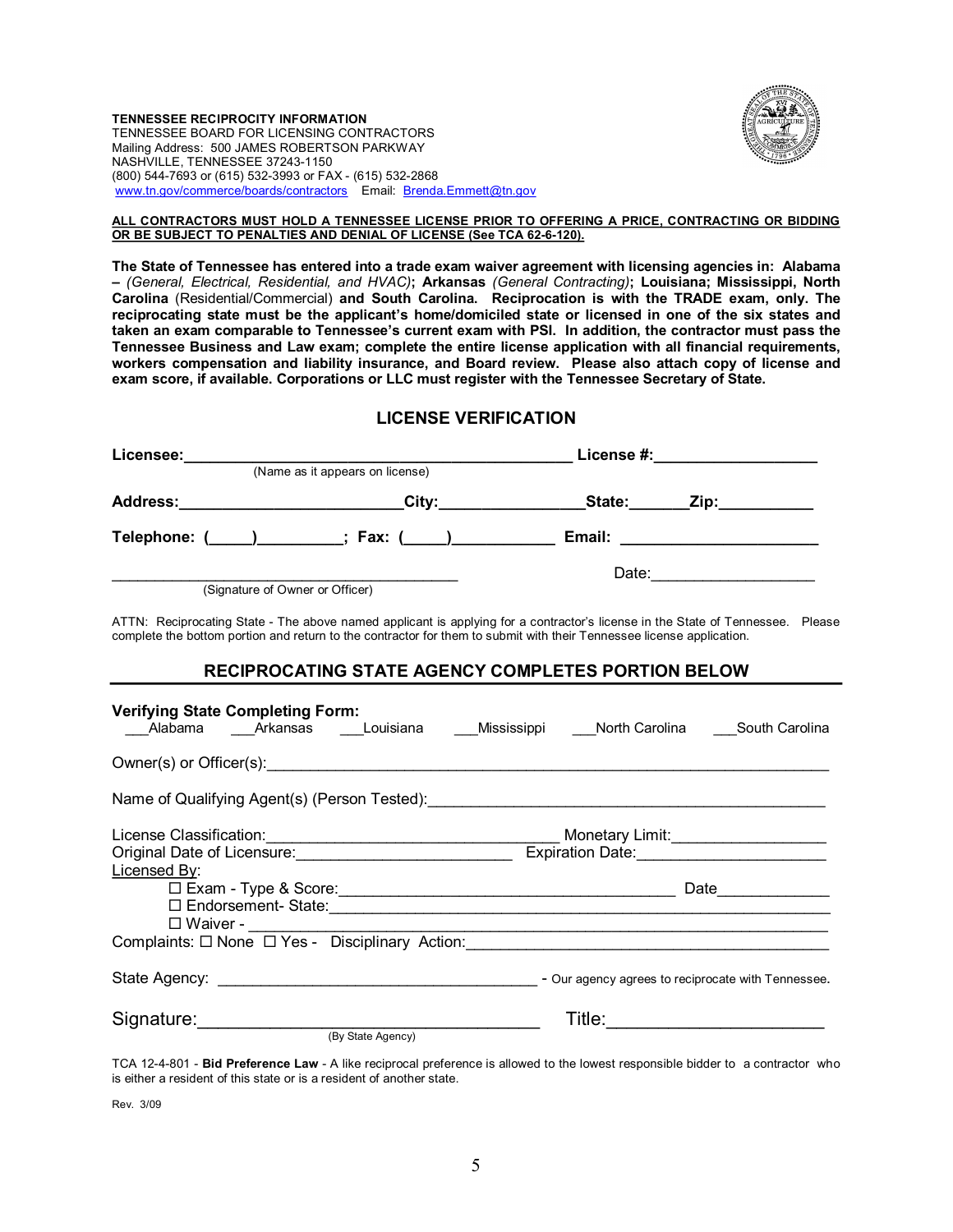## **Outline of License Classifications**

All applicants must take the Business and Law exam. The following is an outline of classifications and identifies those requiring a **"Trade"** test:

### **BC BUILDING CONSTRUCTION (***Test Required)*

### **A. Residential (BCA)** *(Test Required)*

"Residential building contractors" are those whose services are limited to construction, remodeling, repair, or improvement of one, two, three, or four family unit residences not exceeding three stories in height and accessory use structures in connection therewith.

**Limited Residential Restricted (BCA/r)** – No Test – Course at community college

\$70,000 total project; no 10% bid tolerance; must take exams to increase limit. (New rules in process.) **B.** Commercial (BC-B) - (Test Required)

A commercial building contractor is authorized to bid on and contract for the construction, erection, alteration, repair or demolition of any building or structure for use and occupancy by the general public, including residential construction with more than four (4) units or greater than three (3) stories in height.

### **b. Small Commercial (BC-b) - (Test Required)**

A small commercial building contractor is authorized to bid on and contract for the construction, erection, alteration, repair or demolition of any building or structure for use and occupancy by the general public where the total cost of which does not exceed seven hundred fifty thousand dollars (\$750,000.00); must take the "B" exam to increase. **C. Industrial (BCC)** *(Test Required)*

A contractor under this classification is authorized to bid on and contract for the erection, alteration, repair and demolition of buildings or structures used for industrial production and service, such as manufacturing plants.

**BC BUILDING SUBCATEGORIES** – *(Test not required for five (5) or less of the following subcategories)*

- 1. Acoustical Treatments
- 2. Carpentry, Framing and Millwork, etc.
- 3. Drywall
- 4. Floor Covering
- 5. Foundations
- 6. Glass, Window and Door Construction
- 7. Institutional and Recreational Equipment
- 8. Lathe, Plaster and Stucco
- 9. Masonry
- 10. Ornamental and Miscellaneous Metal
- 11. Painting, Interior Decorating
- 12. Roof Decks
- 13. Site and Subdivision Development
- 14. Special Coatings and Waterproofing
- 15. Tile, Terrazzo and Marble
- 16. Insulation
- 17. Elevators, Escalators, and Dumbwaiters
- 18. Erection and Fabrication of Structural Steel
- 19. Concrete
- 20. Sheet Metal
- 21. Roofing
- 22. Conveyors
- 23. Sandblasting
- 24. Golf Courses
- 25. Tennis Courts
- 26. Swimming Pools
- 27. Outdoor Advertising
- 28. Excavation *(Note: Always check on permits with the Department of Environment & Conservation)*
- 29. Landscaping
- 30. Fencing
- 31. Demolition
- 32. Millwright
- 33. Irrigation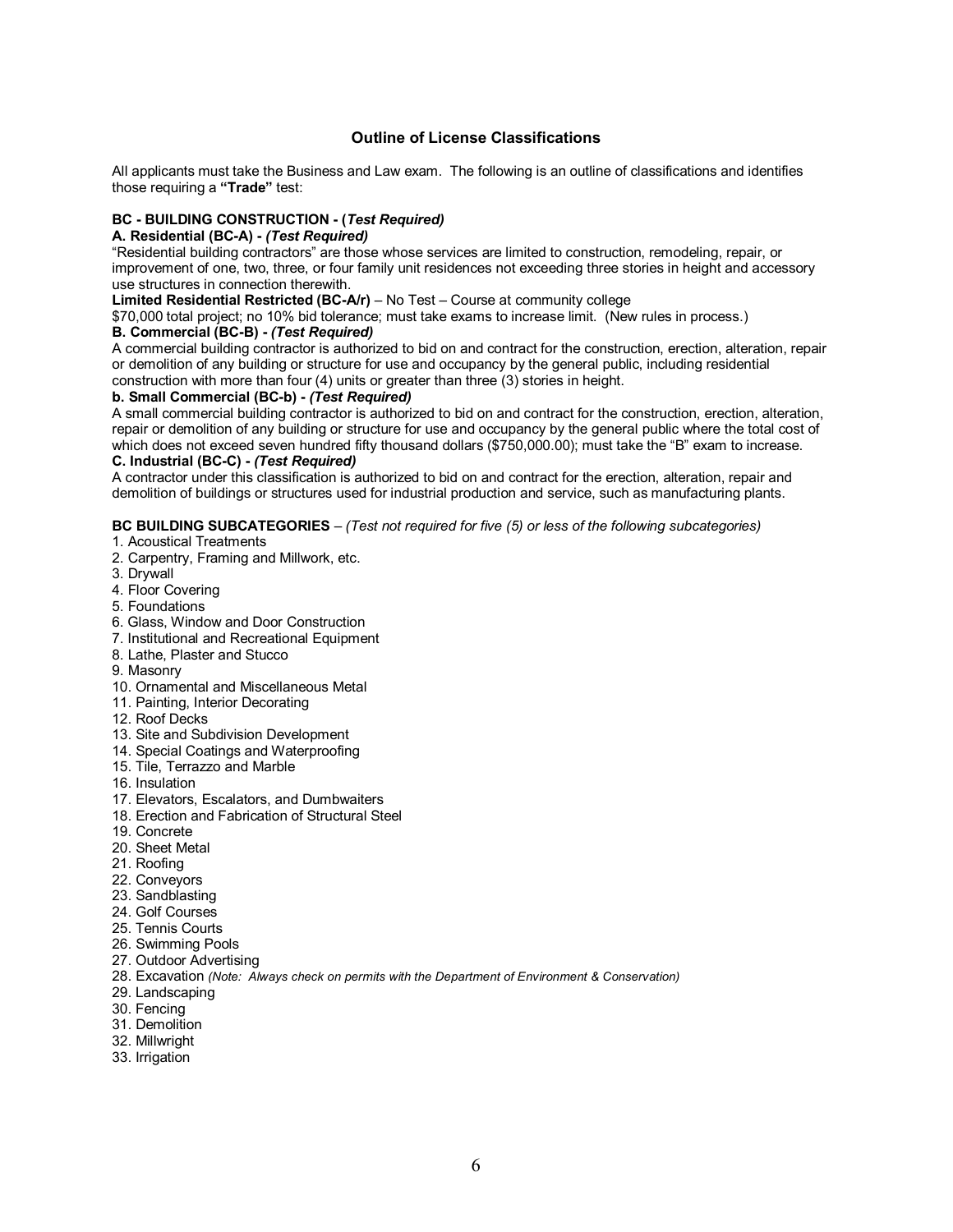*Example: A contractor with a full BC classification is considered licensed to bid and perform "residential, commercial and industrial" building, as well as, any of the 33 listed building subcategories. A contractor with a BC29 (Landscaping) classification would not be required to take a trade exam, and would be licensed for "landscaping", only.*

### **HC HEAVY CONSTRUCTION** *(No Trade Test for HC or any of the HC subcategories)*

#### A. Marine (HC-A)

(Wharves, Docks, Harbor Improvements and Terminals)

- B. Tunnel and Shaft (HC-B)
- C. Energy and Power Plants **(HCC)**
- D. Dams, Dikes, Levees and Canals **(HCD)**
- E. Mining Surface and Underground **(HCE)**
- F. Oil Field Construction **(HCF)**
- G. Oil Refineries **(HCG)**

### **Heavy Construction Categories** (Apply to All Areas)

- 1. Structural Steel Erection
- 2. Tower and Stack Construction
- 3. Foundation Construction, Pile Driving, Foundation Drilling, and Stabilization
- 4. Demolition and Movement of Structures
- 5. Clearing, Grubbing, Snagging and Rip Rap
- 6. Slipform Concrete Structures
- 7. Rigging and Crane Rigging
- 8. Welding

#### **HRA HIGHWAY, RAILROAD AND AIRPORT CONSTRUCTION** *(No Trade Test – for HRA or HRA subcategories)* A. Grading and Drainage (HRA-A)

Includes grading, drainage pipe and structures, clearing and grubbing. (Note: Check with Department of Environment &<br>B. Base and Paving (HRA-B) Conservation for permits B. Base and Paving **(HRAB)** *Conservation for permits***)**

- 1. Base Construction
- 2. Hot and Cold Mix Asphalt
- 3. Surface Treatment Asphalt
- 4. Concrete Paving
- C. Bridges and Culverts **(HRAC)**
- 1. Painting
- 2. Repair
- 3. Demolition
- 4. Bridge Deck Overlay (Sealant)
- 5. Gunite
- 6. Cofferdam
- 7. Steel Erection
- D. Railroad Construction and Related Items **(HRAD)**
- E. Miscellaneous and Specialty Items **(HRAE)**
- 1. Traffic Safety
- (a) Pavement Markers
- (b) Signing
- (c) Guardrail and Fencing
- (d) Attenuators, signalization and roadway lighting

2. Landscaping

Includes seeding, sodding, planting, and chemical weed and brush control.

3. Pavement Rehabilitation

Includes pressure grouting, grinding and grooving, concrete joints, and underdrains.

- 4. Well Drilling *(Note: Contact Department of Environment & Conservation for their license)*
- 5. Miscellaneous Concrete

Includes sidewalks, driveways, curb and gutter, and box culverts.

# **MU MUNICIPAL AND UTILITY CONSTRUCTION –** *(\*No Test for subcategories, except for a full MU or MUB classification;*

*requires a BC or BC-B trade exam)* 

Municipal and Utility Construction includes all supervision, labor, material and equipment to complete underground piping, water and sewer plants and sewer disposal, grading and drainage, and paving (unless restricted to specific areas named).

A. Underground Piping **(MUA)**

Furnish supervision, labor, material and equipment to complete all underground piping for municipal and utility construction (unless restricted to specific areas names).

1. Gas Distribution and Transmission Lines

- 2. Sewer Lines, Storm Drains, Rehabilitation and Structures
- 3. Waterlines
- 4. Underground Conduit
- B. Water and Sewer Systems **\*(MUB)**
- \* requires a **BCB or commercial** or industrial **trade exam** to construct water and sewer plants.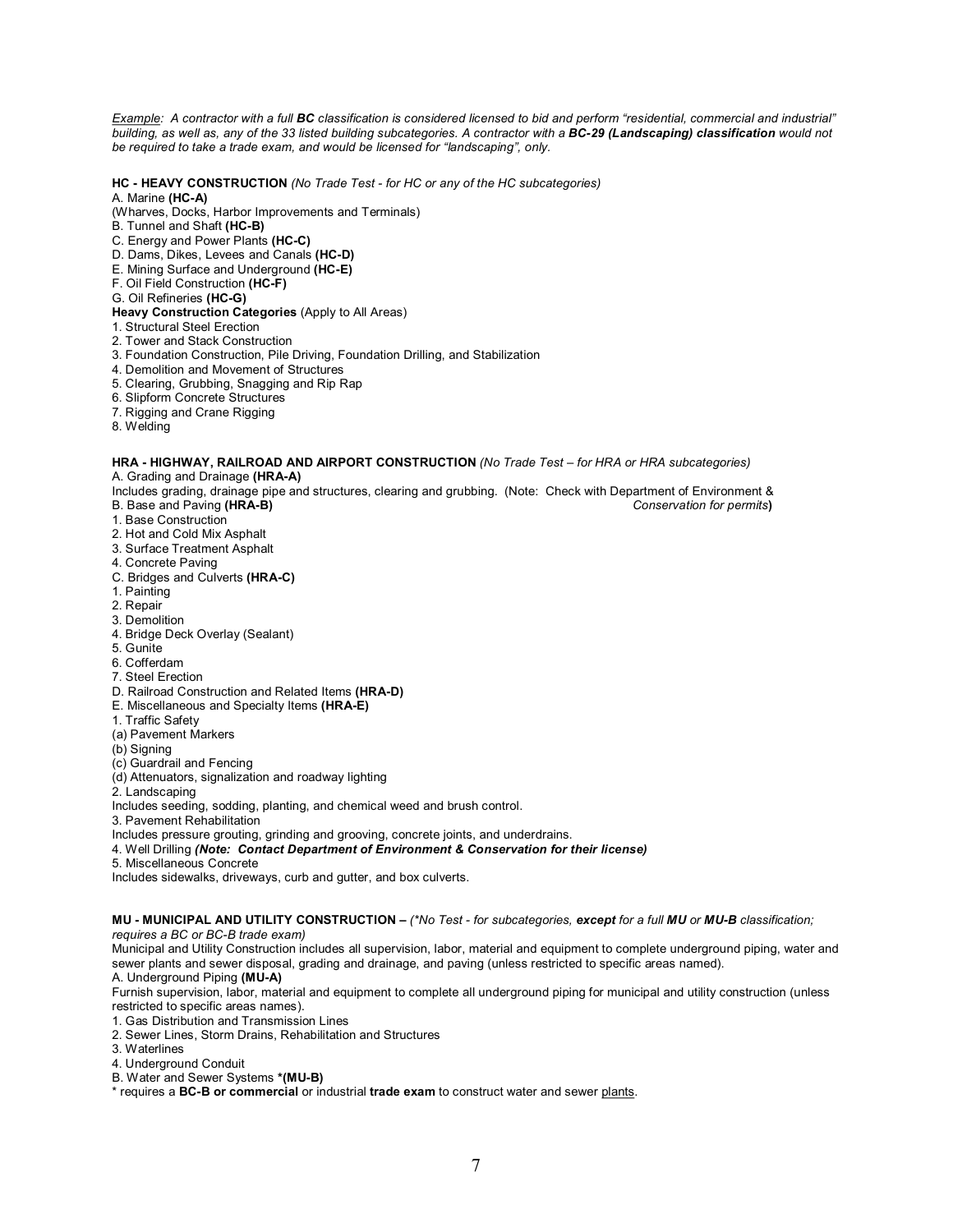C. Grading and Drainage **(MUC)** Includes grading, drainage pipe and structures, clearing and grubbing. *(Note: Always check with Department of Environment & Conservation (TDEC) for permits)*

- D. Base and Paving **(MUD)**
- 1. Base Construction
- 2. Hot and Cold Mix Asphalt
- 3. Surface Treatment Asphalt
- 4. Concrete Pavement
- 5. Miscellaneous Concrete (includes sidewalks, driveways, curb and gutter, and box culverts)

### **MC/CMC MECHANICAL CONTRACTING**

A. Plumbing and Gas Piping **(CMCA)**  *(Test Required – Requires preapproval to take the exam, with 3 years experience)* B. Process Piping **(CMCB) –** *(No Test)*

C. HVAC, Refrigeration and Gas Piping **(CMCC)**  *(Test Required***)**

- 1. Solar HVAC (Geothermal) – *(Test Required – CMCC) – (Well Drillers must register with Dept. of Environment & Conservation))*
- D. Sprinklers & Fire Protection (must register with Fire Prevention) **(CMCD)**  *(Test Required)*
- E. Insulation of Mechanical Work **(CMCE) –** *(No Test)*
- F. Pollution Control **(CMCF) –** *(No Test)*

G. Pneumatic Tube Systems **(CMCG) –** *(No Test)*

- H. Temperature Controls (Pneumatic) **(MCH)**  *(No Test)*
- I. Boiler Construction & Repairs **(CMCI)**  *(No Test)*
- J. Fuel Gas Piping and Systems **(CMCJ)**  *(No Test)*

### **E/CE – ELECTRICAL CONTRACTING** *(Test Required for full CE)*

A. Electrical Transmission Lines **(CEA)**  *(Test Required – High Voltage)*

B. Electrical Work for Buildings and Structures  *(Test Required – full CE)*

- C. Underground Electrical Conduit Installation **(CEC) –** *(No Test for Low Voltage – 70 volts)*
- D. Sound and Intercom Systems, Fire Detection Systems, Signal and Burglar Alarm Systems and Security **(CED)** *– (No Test*

*Required for Low Voltage/up to 70 volts; must register with Alarm Systems Contractors Board!) Alarm contractors may be exempt from contractor's license (see § 62-6-135)* 

E. Electrical Signs **(CEE) – (Test Required if more than 70 volts)**

- F. Telephone Lines and Ducts **(CEF) –** *(No Test Required; Low Voltage)*
- G. Cable T.V. **(CEG) –** *(No Test)*
- H. Substations **(CEH) –** *(Test Required for High Voltage)*
- I. Electrical Temperature Controls **(CEI)**  *(No Test)*
- J. Fire Detection Systems, Signal and Burglar Alarm Systems and Security Systems with conduit and wiring above (70) volts require
- an electrical exam. **(CEJ)**  *(Test Required CE***)**
- K. Roadway Lighting, Attenuators and Signalization requires electrical examination. **(CE-K)** *(Test Required CE)*

*Example: A contractor with a CE classification may perform high voltage (CEA,H) and any of the subcategories.*

**S Specialty/Environmental**  *(No Test; based upon experience, training and certifications)*

A. Asbestos Material Handling/Removing (S-A or S-Asbestos)

B. Underground Storage Tank (S-B or S-UST)

C. Lead-Based Paint Abatement (S-C or S- Lead)

D. Hazardous Waste Removal **(S-D or S-Hazardous)** 

E. Air, Water or Soil Remediation (S-E or S-Remediation)

#### S-Specialty/Medical Gas Piping (S-Medical Gas Piping) – *(No Test Required)*

Installation, maintenance and repair work falling within the regulation of medical gas piping pursuant to Tennessee Code Annotated, Section 68-11-253.

A. Medical Gas Piping Installer Certification Requirements.

1. The minimum qualifications for board certification are the qualifications for certification

established by the American Medical Gas Institute (AMGI) or the Piping Industry Progress and

Education Trust Fund (PIPE). A minimum of thirty-two (32) hours of training, with eight (8) of brazing.

### **S Specialty (Specified) –** *(No Test for "S" specialty classifications)*

Specialty – This is a classification where it has not been assigned a code in the Rules of this outline of classifications. The Board reserves the right to depart from the classification system in appropriate individual cases, with no trade exam required. The following are examples.

**S-Cell Towers SEquipment Installation S-Mold Remediation**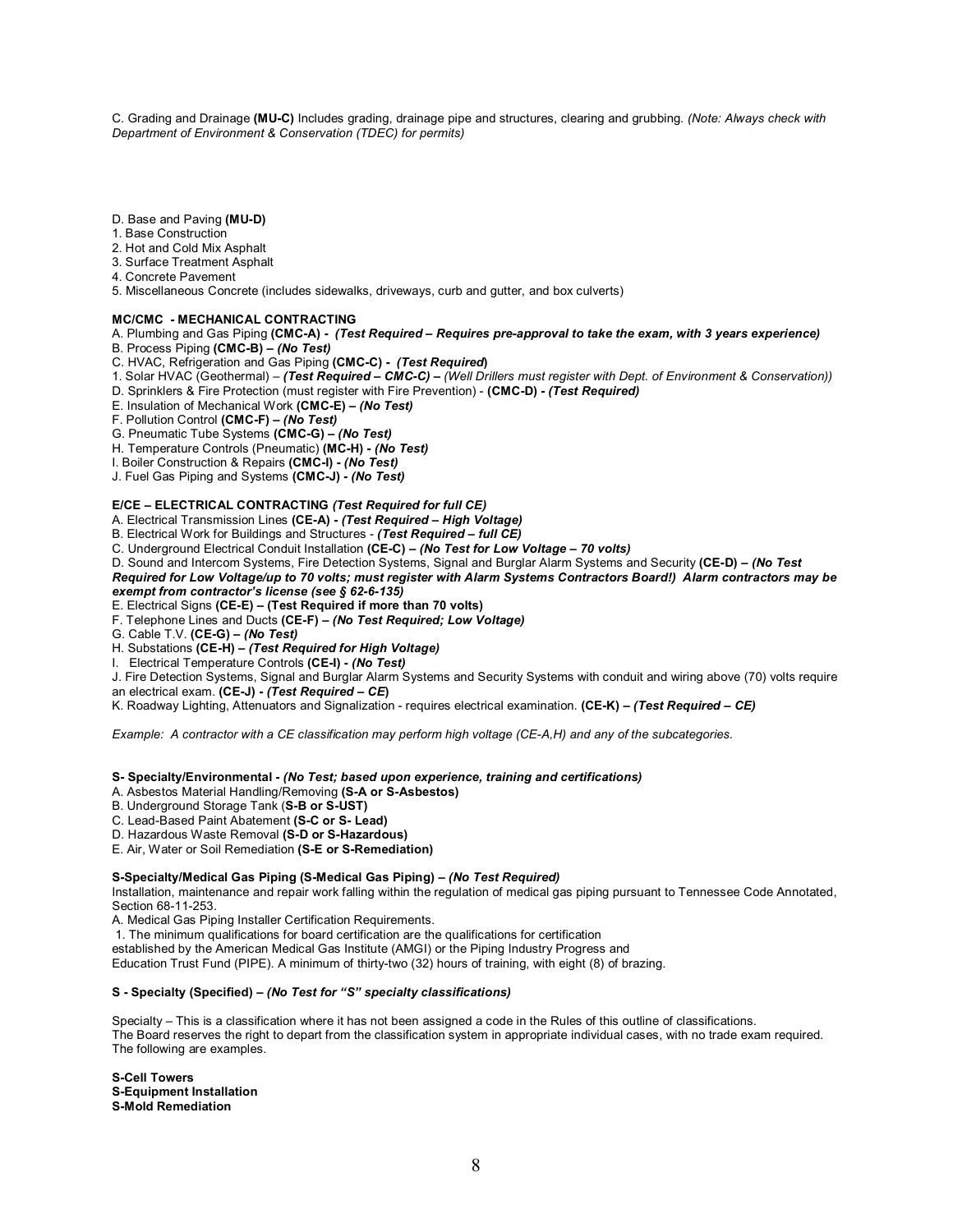#### **STelecommunications SAudio and Visual Equipment Installation S-Window Tinting**

(NOTE: The above is an abbreviated list of specialties and does not include all specialty classifications assigned to contractors by the Board.)

Compilation from Rule 0680.1--. 16 and may be reviewed at the Tennessee Secretary of State's web address at: http://www.state.tn.us/sos/rules/0680/0680.htm or contact our office for a copy.

# **Other Licensing for Projects Less than \$25,000**

Please check our website for licensing programs where the cost is less than \$25,000 for:

- · Home Improvement
- LLE (Limited Licensed Electrician)
- LLP (Limited Licensed Plumber)

In addition, please check with the local municipality for their license, permit and inspection requirements, as well as other state licensing agencies. A few of these agencies are listed below:

# **Websites**

.

Board for Licensing Contractors *(see "Forms, Applications & Information"; "Valuable Resources"; and "Law, Rules and Regulations") <http://tn.gov/commerce/boards/contractors/>*

Department of Fire Prevention *(see "Fire Sprinklers"; "Electrical Inspection"; "Building and Electrical Codes Adoption"; "Blasters"; etc.) <http://www.state.tn.us/commerce/sfm/>*

Alarm Systems Contractors Board *(must obtain for "Security Alarm Systems" licensing) <http://tennessee.gov/commerce/boards/asc/>*

Department of Environment and Conservation *(see "Well Drillers (Geothermal)"; "Soil Erosion/Excavating Permits"; "Open Burning Law"; etc.) <http://www.tennessee.gov/environment/>*

Tennessee Secretary of State (*to register corporation or LLC with the State) [http://www.state.tn.us/sos/bus\\_svc/index.htm](http://www.state.tn.us/sos/bus_svc/index.htm)*

One Stop Business Resource *<http://www.tennesseeanytime.org/osbr/>*

County and City Officials *<http://www.tennesseeanytime.org/local/index.html>*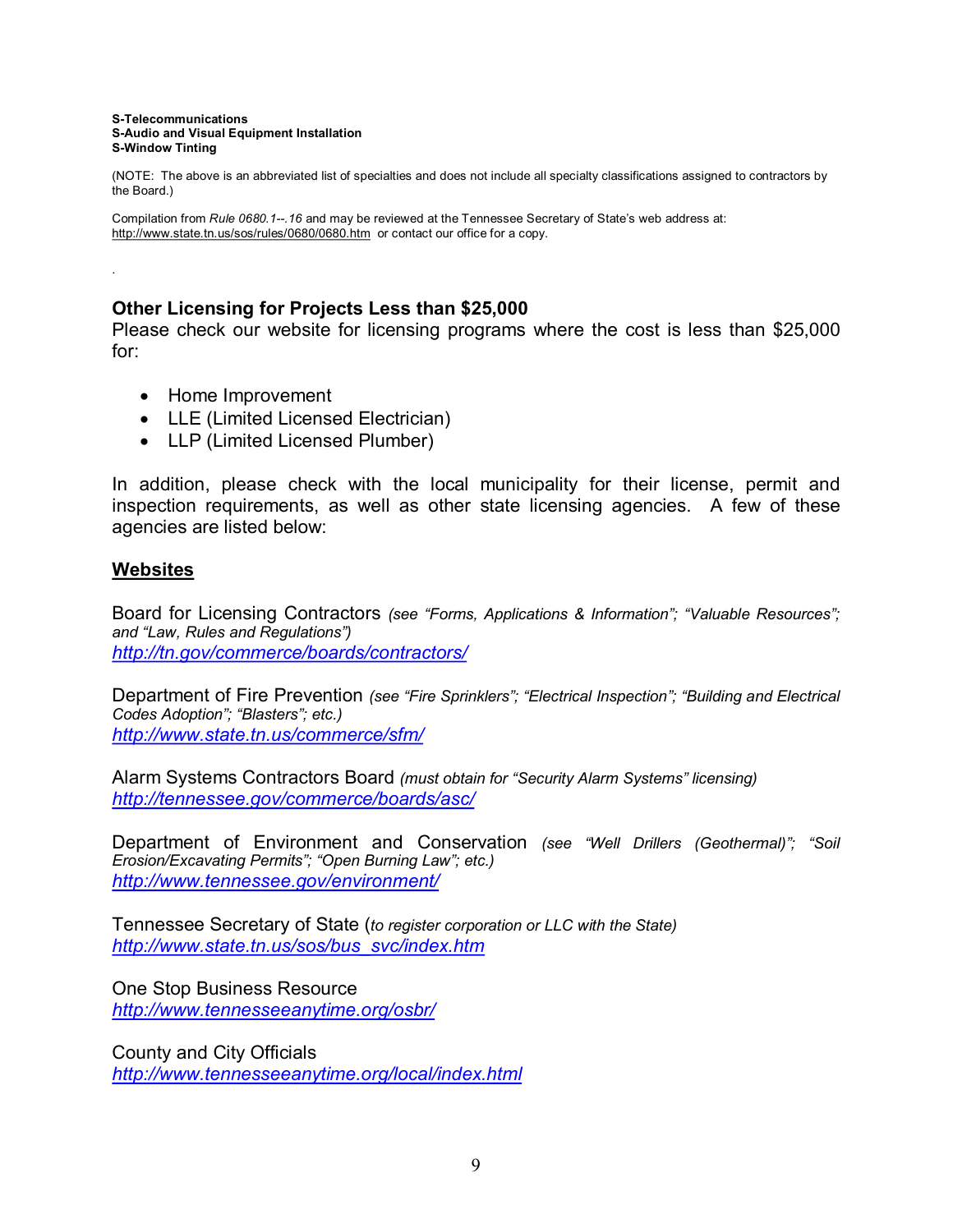# **LICENSE WAIVER AGREEMENTS (STATES)**

# **Alabama**

Licensing Board for General Contractors 2525 Fairlane Dr. Montgomery, AL 36116 *<http://www.genconbd.state.al.us/>*

Home Builders Licensure Board 445 Herron St. Montgomery, AL 36130 *<http://www.hblb.alabama.gov/>*

Electrical contractors Board 610 South McDonough St. Montgomery, AL 36104 *<http://www.aecb.state.al.us/>*

Board of Heating and Air Conditioning Contractors 100 North Union St., Suite 630 Montgomery, AL 36130 *<http://www.hvac.alabama.gov/>*

# **Arkansas**

Contractors Licensing Board 4100 Richards Rd. North Little Rock, AR 72117 *<http://www.arkansas.gov/clb/>*

# **Louisiana**

State Licensing Board for Contractors P.O. Box 14419 Baton Rouge, LA 708984419 *<http://www.lslbc.louisiana.gov/>*

# **Mississippi**

Mississippi State Board of Contractors 215 Woodline dr., Suite B Jackson, MS 39232 *<http://www.msboc.us/>*